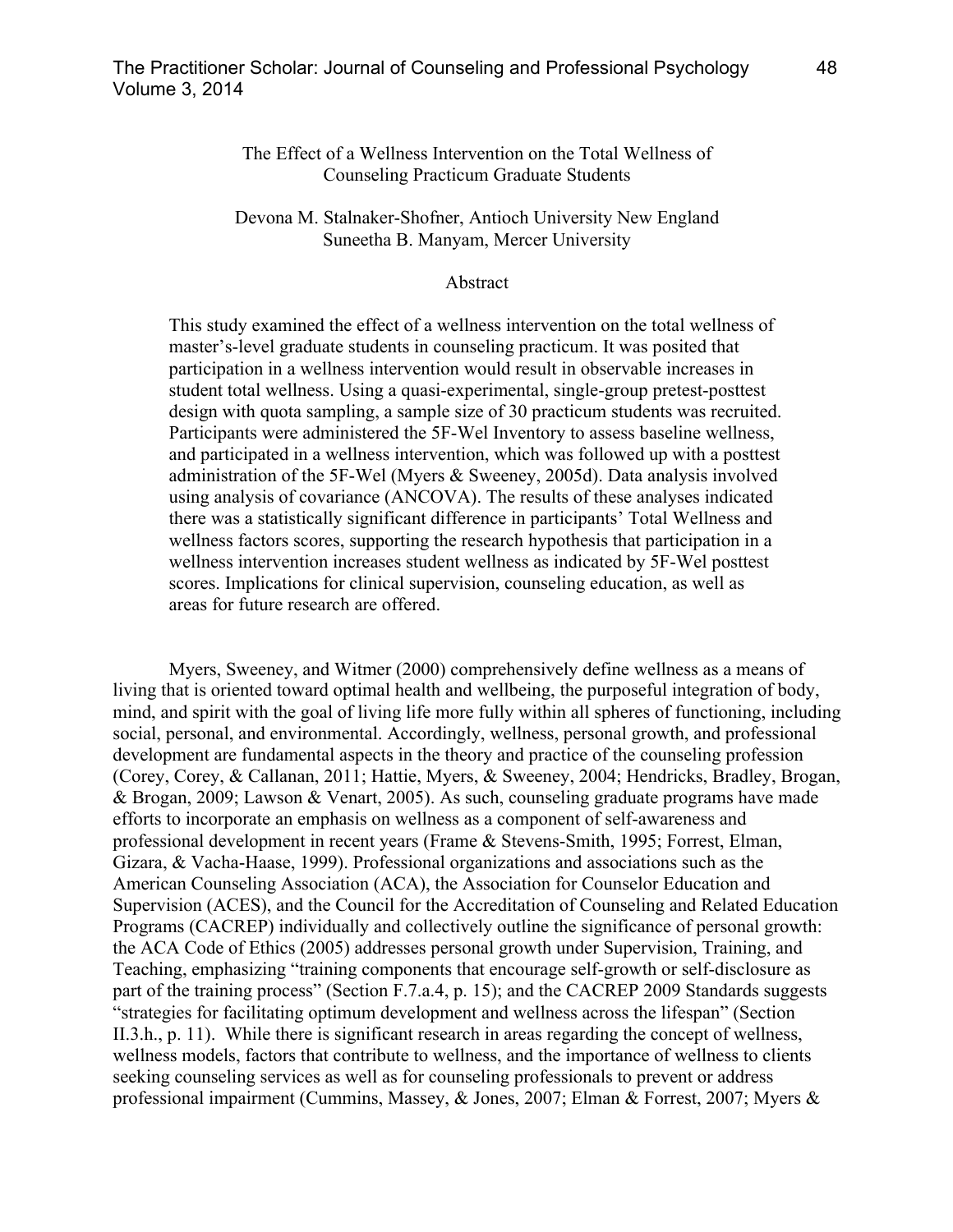# The Practitioner Scholar: Journal of Counseling and Professional Psychology 49 Volume 3, 2014

Sweeney, 2005a; Roscoe, 2009), there appears to be a paucity of research specifically examining wellness in graduate counseling students and counselors-in-training. This is the foundation for the significance and purpose of this research study.

#### **Wellness as a Component of Counselor Education**

Self-care and wellness are concerns of counseling professionals as well as the clients whom they serve, and balancing the multifaceted dimensions of wellness is challenging even for the most experienced, proficient, and prominent counseling providers. Carl Rogers (1995; as cited in Cummins, Massey, & Jones, 2007, p. 80) described the challenge to balance self-care and client care: "I have always been better at caring for and looking after others than I have in caring for myself". Lack of self-care and wellness can make professionals vulnerable to increased anxiety (Bemak, Epps, & Keys, 1999; Prieto, 1998), distress (Cummins et al., 2007; Sherman & Thelen, 1998), compassion fatigue (Figley, 1995, 2002), burnout (Lee, Cho, Kissinger, & Ogle, 2010; Maslach, 2003), and ultimately impairment (Elman & Forrest, 2007; Forrest et al., 1999). Lawson, Venart, Hazler, and Kottler (2007) proposed that rather than simply focusing on pathology (i.e. burnout and impairment) or "all-or-nothing" labeling (i.e. "well" or "impaired"), that the counseling profession conceptualize wellness as fluid with specific reference points along a continuum of well, stressed, distressed, and impaired. Ideally, education, prevention, intervention, and rehabilitation efforts should be developed and adapted accordingly. At the heart of this study is the issue of impaired counseling professionals and counselors-in-training, the impact of impairment on the counseling profession, and how wellness education can serve to remediate contributory factors.

Historically, research exploring the wellness of counselors indicates conservative estimates of more than 6,000 counselors currently practicing in the United States with some type of mental, psychological, or emotional distress (Kottler & Hazler, 1996; Sheffield, 1998). Lawson and Venart (2005) reported a survey of 770 practicing counselors regarding wellness and impairment and noted that 63.5% of respondents have known a counselor whom they would consider impaired; in those cases, 54.3% of supervisors and 64.2% of colleagues were aware of the impairment, and 73.7% did not receive therapeutic intervention. Lawson et al. (2007) concluded that though most counselors have been aware of other counselors who were impaired, the general consensus is that little was done to help due to a lack of response, lack of support, and most importantly, a lack of resources or information for how best to identify or remediate impaired or at-risk professionals.

What makes this literature relevant to this study is the general consensus of researchers that anxiety, distress, and impairment can occur at any time during professional development, including graduate education and early counselor training (Sherman & Thelen, 1998). Prieto (1998) and Bemak et al. (1999) indicated that students may be more vulnerable to increased anxiety; this may be particularly so as they enter the clinical practicum phase of their educational and professional development, which introduces new stressors unique to the transition from student to counselor-in-training. As stressors contribute to increased anxiety and distress, Sherman and Thelen (1998) noted a subsequent decline in therapeutic effectiveness; this is what Elman and Forrest (2007) call trainee impairment.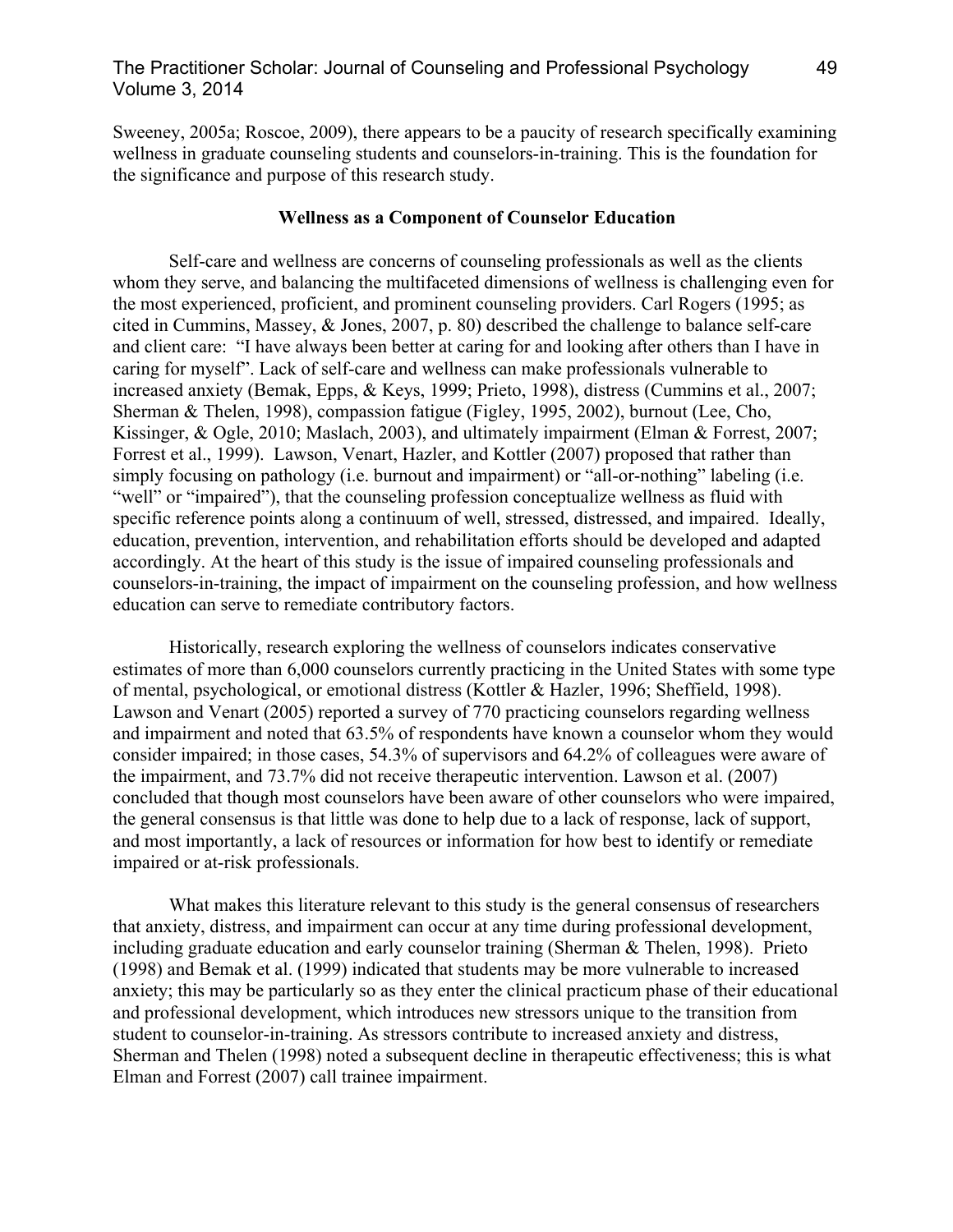# The Practitioner Scholar: Journal of Counseling and Professional Psychology 50 Volume 3, 2014

Though wellness has been explored in numerous studies over the course of three decades, a review of the research reveals a gap in the literature regarding wellness in counseling students. Counseling students face distinct stressors related to their education, professional development, and training (Degges-White & Myers, 2006; Myers & Degges-White, 2007; Perepiczka, 2009), and these stressors may result in increased anxiety, distress, and trainee impairment (Bemak et al., 1999; Prieto, 1998; Sherman & Thelen, 1998), which may further contribute to decreased fitness to practice and therapeutic efficacy, as well as professional deficiencies (Elman  $\&$ Forrest, 2007; Lee, Cho, Kissinger & Ogle, 2010). The researchers assert that increased stressors and compromised wellness may be particularly prominent as students enter the clinical practicum phase of their educational and professional development, which introduces new stressors unique to the transition from student to counselor-in-training as they begin to manage multiple roles and demands.

### **Research Questions and Hypotheses**

Understanding the impact of a wellness intervention on personal wellness of graduate students involved in clinical practicum was the focus guiding this research study. Specifically, the following research questions were posed:

- 1) Research Question 1 (RQ1): After controlling for the Total Wellness pretest scores, is there a significant difference in participants' Total Wellness posttest scores based on a wellness intervention?
- 2) Research Question 2 (RQ2): Is there a difference in students' total wellness as indicated by wellness factor scale scores (Creative Self, Coping Self, Social Self, Essential Self, and Physical Self) on the pretest and posttest administrations of the Five Factor Wellness Inventory (5F-Wel) (Myers & Sweeney, 2005d)?

The research hypothesis for RQ1 was that participation in a wellness intervention would increase reported student total wellness, with significant differences observed across the specified five wellness factors of the Creative, Coping, Social, Essential, and Physical Selves (RQ2).

#### **Method**

#### **Participants**

The study was implemented over the course of 30 weeks, spanning the fall and spring semesters. Participants were identified and selected from the roster of graduate students in a master's program in counseling at a large southeastern U.S. metropolitan city and were recruited utilizing convenience sampling, a sampling technique in which participants are obtained from a readily available source, and typically involves obtaining volunteer participants (Jackson, 2009). Potential participants met the study's established inclusionary criteria, which targeted students enrolled in a master's level graduate program who were entering the clinical practicum phase of their education and training. Potential participants were precluded from sample selection based on any or all of the following exclusionary criteria: a) students not eligible for, registered, or enrolled in master's counseling practicum; and b) students who have completed practicum phase of their graduate program. Such students were outside of the specified scope of this study.

After seeking Institutional Review Board (IRB) certification, the Principal Investigator (PI) sent a letter to the co-directors of the training office detailing the study and seeking permission to contact seminar instructors regarding recruitment of students. Seminar instructors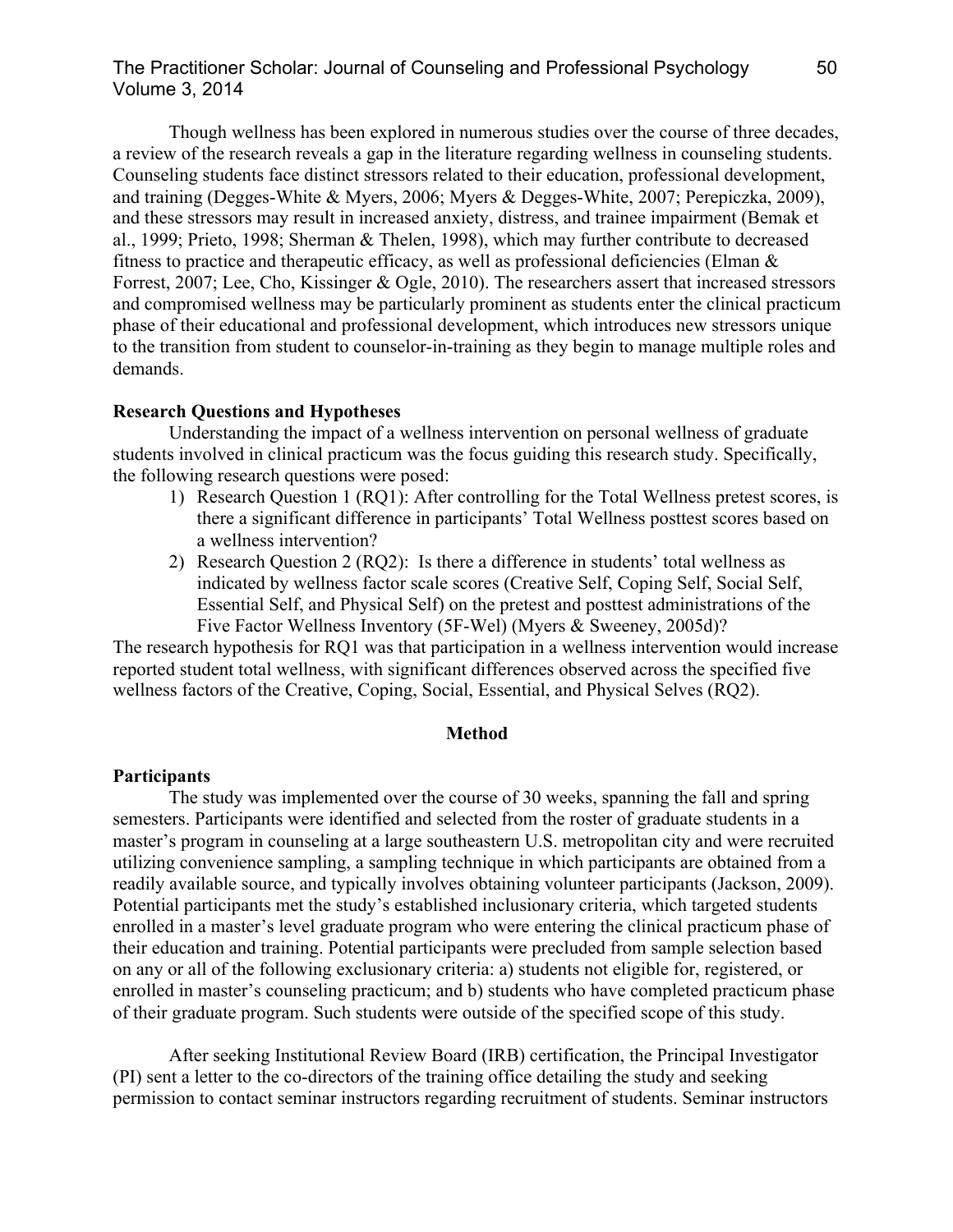# The Practitioner Scholar: Journal of Counseling and Professional Psychology 51 Volume 3, 2014

were provided with an overview of the study. The researchers secured permission to recruit participants from both the co-directors of the training office and the seminar instructors. A total of 123 master's students were identified as potential participants and invited to participate in the study; from this population, 73 students volunteered to participate in the study to comprise the initial study sample. Of the 73 participants who initially enrolled in the study, 34 participants received the intervention (wellness workshop), and 30 participants completed all study requirements. The primary reason for attrition, as noted by the researchers, involved inability to commit to participation in the wellness intervention, a requirement for study participation.

| <i>L</i> articipant sumple information |            |         |              |                       |  |  |
|----------------------------------------|------------|---------|--------------|-----------------------|--|--|
|                                        | Population | Initial | Final        | Average               |  |  |
|                                        | $N_{\rm}$  | Sample  | Sample $(n)$ | <b>Attrition Rate</b> |  |  |
| Fall 2011                              | 69         |         |              | 58%                   |  |  |
| Spring 2012                            | 54         | 40      | 18           | 33%                   |  |  |
| Total                                  | 23         |         | 30           | 46%                   |  |  |

#### Table 1 *Participant Sample Information*

## **Instrumentation**

## **Demographic questionnaire.**

The researchers collected demographic information from study participants to use for data analysis using a specific study-generated questionnaire. The questionnaire collected the following information: gender, age, race/ethnicity, marital status, religious affiliation, occupational history/work status, and educational status.

# **The Five Factor Wellness Inventory (5F-Wel)**

The Five Factor Wellness Inventory (5F-Wel), developed by Myers and Sweeney (2005a, 2005b, 2005d) is a 98-item, self-report assessment designed as an instrument of measure based on the Indivisible Self Wellness (IS-Wel) Model. Responses are recorded using a 4-point Likert rating scale, based on the following options: strongly agree, agree, disagree, and strongly disagree. The 5F-Wel assesses personal wellness based on holistic characteristics, with 73 of its items yielding a composite total wellness score based on five factors with 17 corresponding secondary sub-factors, delineated as follows: Creative Self (Thinking, Emotions, Control, Work, Positive Humor); Coping Self (Leisure, Stress Management, Self-Worth, Realistic Beliefs); Social Self (Friendship and Love); Essential Self (Spirituality, Gender Identity, Cultural Identity, Self-Care); and Physical Self (Nutrition and Exercise). This study utilized the A Version of the 5F-Wel. Permission to use the 5F-Wel-A was obtained by the author.

Regarding reliability, alpha coefficients for the 5F-Wel-A were: Total Wellness - .98, Creative Self - .96 (related context scales ranging from .79 to .88), Coping Self - .89 (related context scales ranging from .58 to .91), Social Self - .96 (related context scales ranging from .92 to .95), Essential Self - .95 (related context scales ranging from .89 to .92), and Physical Self - .90 (related context scales ranging from .87 to .89). Hattie et al. (2004) examined the construct validity of the 5F-Wel based on a comparison of it to similar measures (e.g. Testwell, Coping Responses Inventory, Measures of Psychosocial Development, Inventory of Self Actualizing Characteristics, and Developmental Counseling and Therapy); reported correlations range from .28 to .74, and are indicative of the construct validity of the 5F-Wel as a measure of wellness.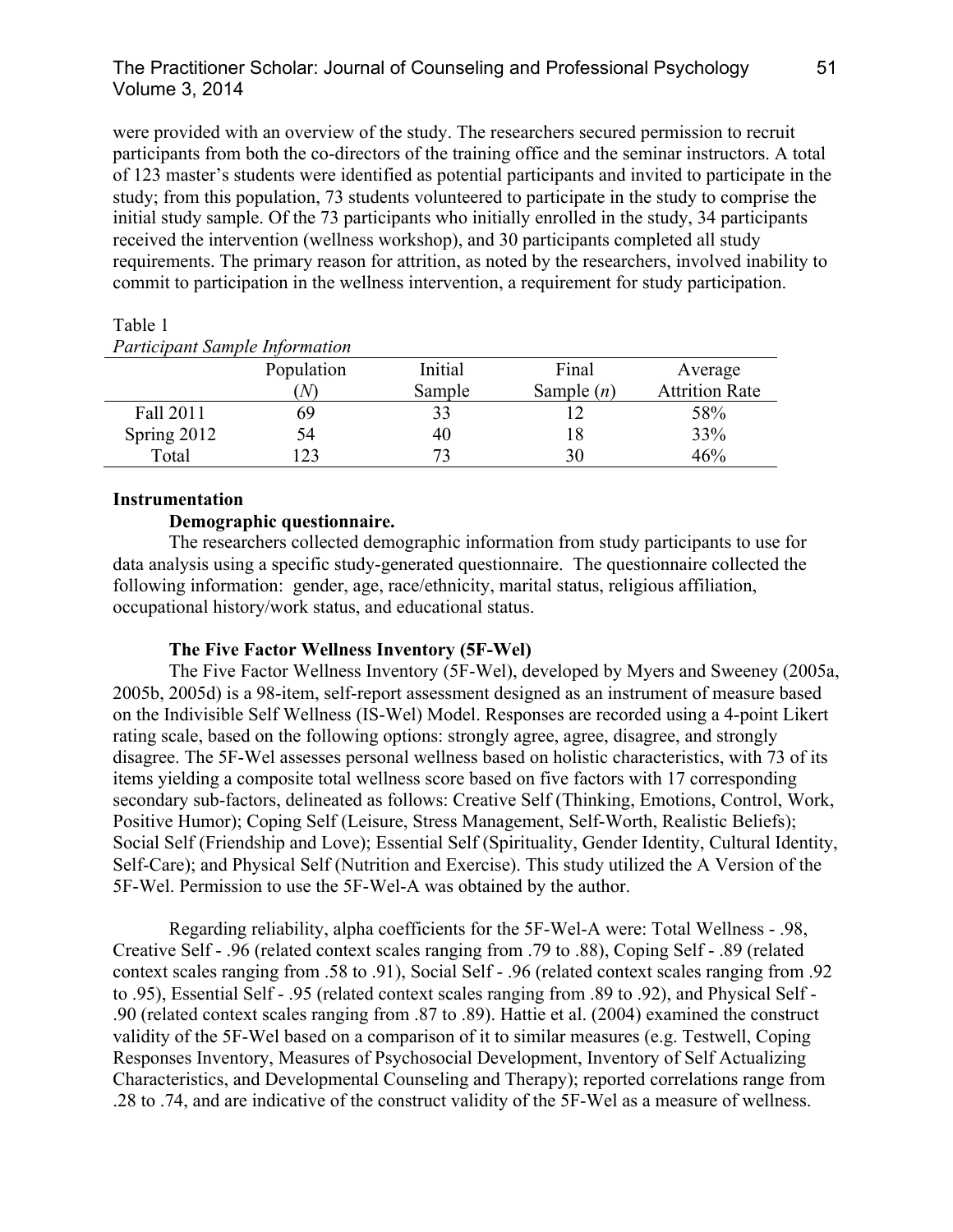## **Procedures**

Pretest. During Weeks 1-3 of counseling practicum, the PI attended the first 30 minutes of seminar classes introduced the purpose of the study and requested voluntary student participation. Study packets were given to students who agreed to participate; each packet was labeled with a study-generated ID to protect participants' anonymity and consisted of the following: a) the informed consent (a copy of the document was provided for the student's records); b) the demographic questionnaire; c) the pretest 5F-Wel; and d) an invitation to participate in the wellness intervention with specific listed dates for attendance. A copy of the wellness intervention agenda was provided, and a return slip with the selected attendance date was to be returned to the researchers in the completed packet). The PI offered brief instructions regarding the completion of the packets, and PI was present in the room only to answer subsequent questions if needed. Once the packets were completed, the researchers collected them. Upon completion of this phase, study participants were given a letter (also contained in the initial study packet) denoting the second phase of their study involvement—administration of the treatment, the wellness intervention. The completed 5F-Wel instruments were sent to Dr. Myers for scoring as per the instructions specified in the permission to use the 5F-Wel Inventory; in addition to the scoring of the 5F-Wel Inventory, an individualized personal wellness profile for each participant was returned by Dr. Myers to the researchers. The wellness profiles were integral to the wellness intervention.

## **Wellness Intervention**

After the identification of study participants as well as the establishment of the proposed sample and initial data collection of 5F-Wel (Myers & Sweeney, 2005b, 2005d) pretest scores, participants were invited to attend and participate in the wellness intervention. A series of four wellness seminars and workshops were held over the course of Weeks 4-6 of the practicum period. Participants selected their date to attend one of the seminars during initial data collection. The intervention was a three-hour workshop conducted by the PI, and designed based on the Five Factor Wellness (5F-Wel) and Habit Change Workbook (Myers & Sweeney, 2005b), a supplement to the 5F-Wel Inventory. During the seminar, the PI defined wellness, and educated participants on "The Indivisible Self: An Evidenced-Based Model of Wellness (IS-Wel)" (Myers & Sweeney, 2005a; Sweeney & Myers, 2005); a copy of the seminar and workshop outline, agenda, and goals and objectives can be provided upon request. The researchers reviewed with participants their pretest 5F-Wel scores and the preliminary wellness profile, and facilitated participants' understanding of how to develop their wellness plan as well as identify specific ways to implement their individual wellness plans. At the conclusion of the intervention, each participant developed a personal wellness plan to implement during Weeks 7-12 of the study.

### **Posttest Administration**

The posttest administration of the 5F-Wel occurred during Week 13-15 of the students' counseling practicum. During Week 12, the PI sent a reminder letter to all seminar instructors of the final data collection phase. The PI attended seminar classes during Week 13-15 to distribute the final study packet, which contained the posttest 5F-Wel Inventory. Once packets were completed, they were either directly returned to the researchers or deposited in the secured dropbox. This concluded participants' commitment to the study.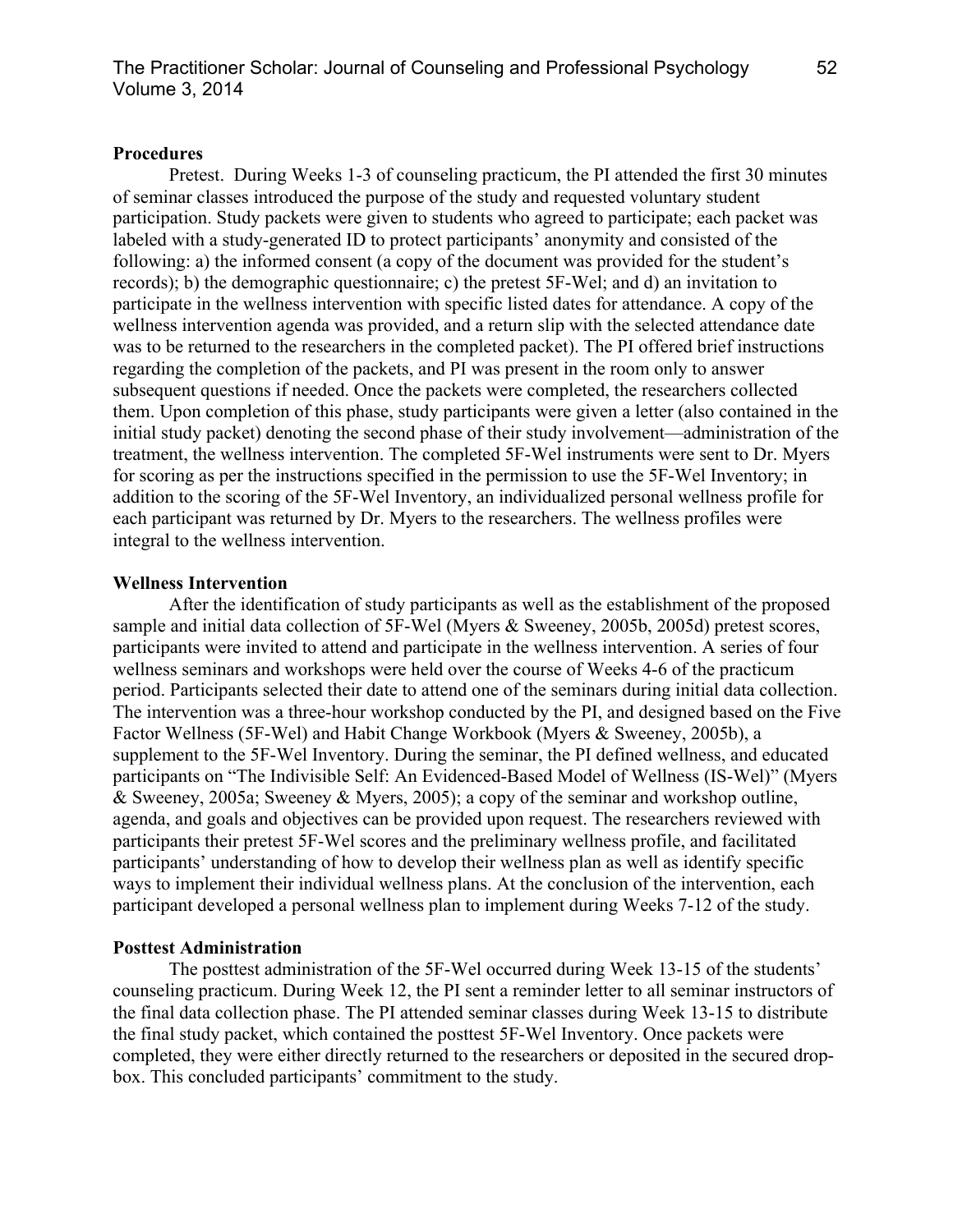# The Practitioner Scholar: Journal of Counseling and Professional Psychology 53 Volume 3, 2014

Throughout the entire study, participants were monitored for potential deleterious effects of participation. The researchers assessed for the manifestation of potential risks and harm to participants utilizing direct inquiry and participant self-report. It was anticipated that such potential risks were minimal, but might have included participants becoming aware of stressors or issues that may be negatively impacting their physical, emotional, or mental wellness. If participants were to report or were observed to experience any adverse reactions, a referral for free counseling was offered; services were available to participants through the Student Assistance Program provided by The Wellness Corporation. No such negative effects related to study participation were reported or observed. Participants were able to voluntarily withdraw from the study at any time; participants who withdrew from the study were noted under Participant Attrition. Only data collected from participants who completed all phases of the study—pretest, wellness intervention, and posttest—were included in data analysis.

#### **Data Analysis**

The primary means to analyze participant responses involved inputting data into IBM SPSS Statistics, Version 19. All participants were assigned individual study identification (study ID), and it was this ID that was assigned to participant response data in SPSS. Descriptive statistics such as measures of central tendency (i.e. mean, median, and mode), distribution, and dispersion (i.e. range, standard deviation) were used to analyze demographic data. In order to answer the posited research questions (RQ1 and RQ2), ANCOVA was used to analyze data from the pre- and posttests to determine if there was a significant difference in these scores and if this difference could be attributed to the wellness intervention, with 5F-Wel Total Wellness pretest scores as the covariate.

#### **Results**

#### **Demographic Information**

The sample was comprised of participants from diverse racial and ethnic backgrounds, including Caucasian (27.3%), African American (63.6%), Hispanic/Latino (3%), and Asian (3%) ethnicities. Regarding gender, the sample was composed of 24 female (80%) and 6 male (20%) participants. The age range of participants was 20-60 years old; the mean (*M*) age range of participants was 35-39 years old. Regarding education, because all participants were enrolled in a graduate degree program, all of them held at least a bachelor's degree; however 20% of participants also had previously earned a master's degree. All participants were enrolled in school on full-time status. Additionally, 60% of the participants were employed either full-time (40%), or part-time (20%); 40% of participants were unemployed or not working. Regarding relationship status, 50% of the participants were single/never married, 36.7% were married or partnered, and 13.3% were separated or divorced.

To address the research questions, the data collected was analyzed using ANCOVA, with the pretest scores as the covariate. ANCOVA was employed as the measure of data analysis as opposed to repeated measures ANOVA, because the researchers wanted to analyze the impact of the wellness intervention after controlling for pretest scores. ANCOVA allowed for a comparison of participants' pretest and posttest Total Wellness scores as obtained by the two administrations of the 5F-Wel Inventory to determine if differences in the scores were observed,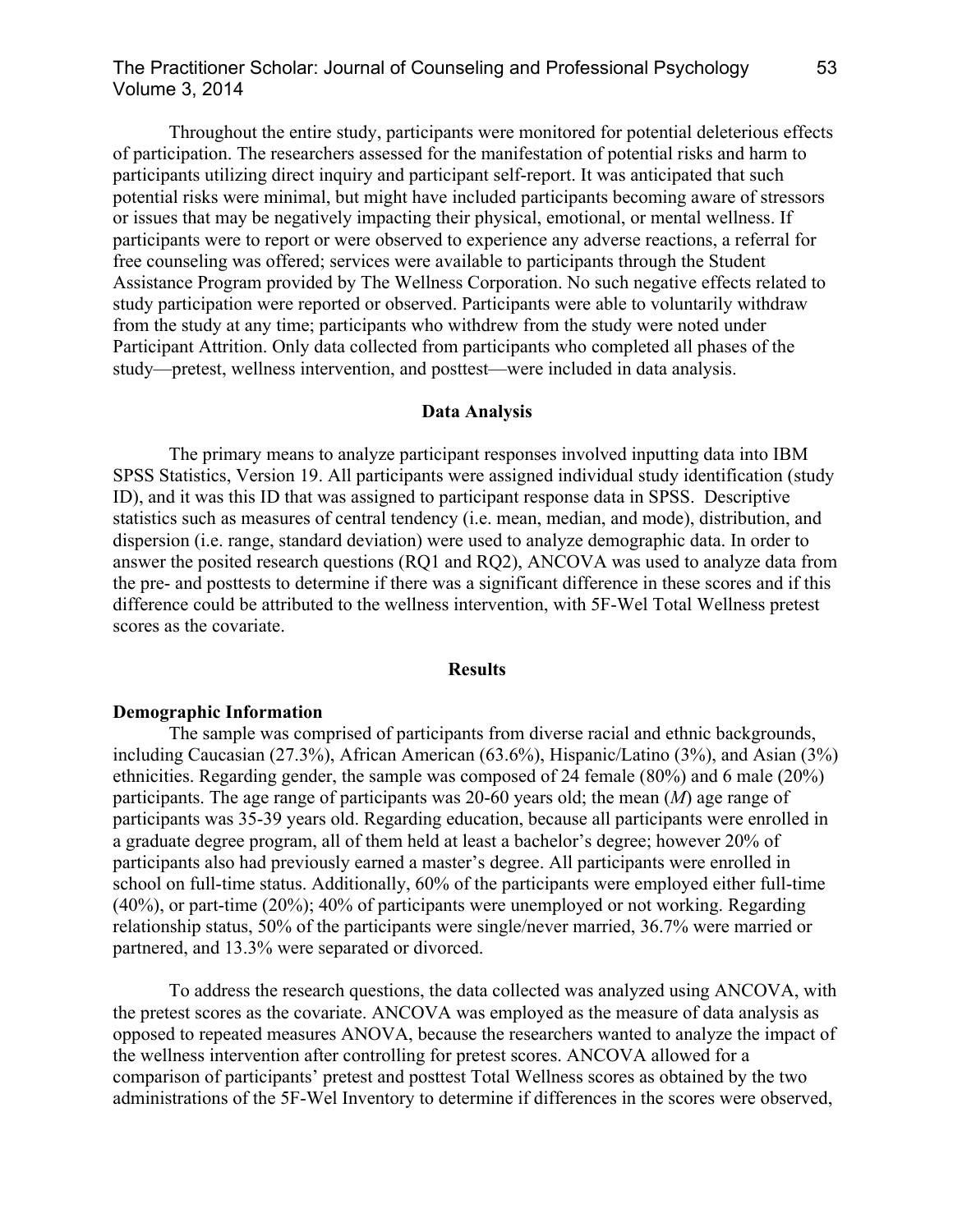# The Practitioner Scholar: Journal of Counseling and Professional Psychology 54 Volume 3, 2014

and if those observed differences could be attributed to the wellness intervention, controlling for preexisting differences and error variances. Descriptive statistics of participant pre- and posttest 5F-Wel Total Wellness (TW) scores are as follows: Pretest TW  $\bar{x}$  = 77.67, *SD* = 6.54; Posttest TW  $\bar{x}$  = 78.52, *SD* = 9.14. Additionally, Table 2 presents descriptive statistics for the wellness factors scale scores; observable increases in participant mean scores were noted for all wellness factor scales.

| Descriptive Statistics for Participant 5F-Wel Wellness Factors Scores |       |        |                    |       |  |
|-----------------------------------------------------------------------|-------|--------|--------------------|-------|--|
|                                                                       | Mean  | Median | Mode               | SD    |  |
| Creative Self                                                         |       |        |                    |       |  |
| <b>Pretest Scores</b>                                                 | 78.33 | 76.50  | 70.00              | 8.49  |  |
| <b>Posttest Scores</b>                                                | 78.96 | 78.75  | 73.75              | 10.29 |  |
| Coping Self                                                           |       |        |                    |       |  |
| <b>Pretest Scores</b>                                                 | 75.20 | 76.00  | 76.00              | 9.20  |  |
| <b>Posttest Scores</b>                                                | 76.01 | 75.00  | $73.68^{\rm a}$    | 9.80  |  |
| Social Self                                                           |       |        |                    |       |  |
| <b>Pretest Scores</b>                                                 | 88.87 | 92.00  | 100.00             | 10.10 |  |
| <b>Posttest Scores</b>                                                | 88.44 | 90.63  | 93.75              | 12.87 |  |
| <b>Essential Self</b>                                                 |       |        |                    |       |  |
| <b>Pretest Scores</b>                                                 | 83 20 | 84.50  | $70.00^a$          | 8.28  |  |
| <b>Posttest Scores</b>                                                | 82.71 | 83.60  | 82.81 <sup>a</sup> | 12.87 |  |
| Physical Self                                                         |       |        |                    |       |  |
| <b>Pretest Scores</b>                                                 | 62.30 | 62.00  | 52.00              | 15.34 |  |
| <b>Posttest Scores</b>                                                | 67.60 | 66.50  | 55.00              | 16.47 |  |

Table 2

a. Multiple modes exist. The smallest value is shown

An ANCOVA was conducted to compare student wellness based on the 5F-Wel Total Wellness scores after participating in a wellness intervention. The dependent variable was participants' 5F-Wel posttest Total Wellness scores after the intervention; the independent variable was the wellness intervention. The covariate was participant 5F-Wel pretest Total Wellness scores prior to receiving the wellness intervention. The level of statistical significance or alpha  $(\alpha)$  was set at 0.05. After adjusting for the pretest scores, there was a statistically significant difference in the participants' Total Wellness scores after the wellness intervention as measured by the posttest administration of the 5F-Wel, with  $F(1, 28) = 9.742$ ,  $p < .004$ . Additionally, effect size is indicated by partial eta squared  $(R^2)$ , which is reported as .258, and is consistent with a medium association; these results are presented in Table 3.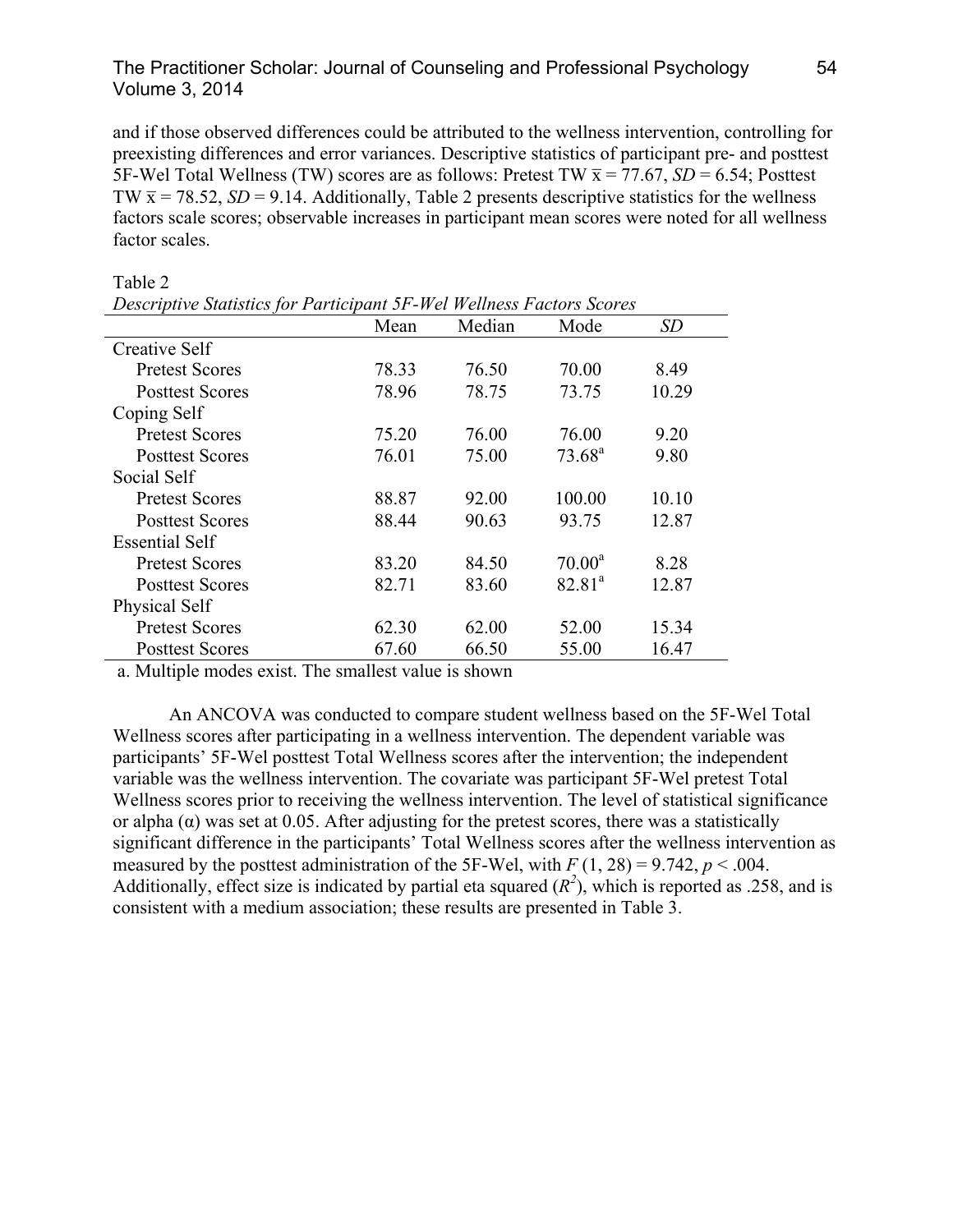| T OSHEST TOHIT M'EHIRSS                                                              |                      |  |         |       |      |             |
|--------------------------------------------------------------------------------------|----------------------|--|---------|-------|------|-------------|
|                                                                                      | Type III Sum of      |  | Mean    |       |      | Partial Eta |
| Source                                                                               | Squares              |  | Square  | F     | Sig. | Squared     |
|                                                                                      |                      |  |         |       |      |             |
| Corrected Model                                                                      | $624.682^{\text{a}}$ |  | 624.682 | 9.742 | .004 | .258        |
| Intercept                                                                            | 111.897              |  | 111 897 | 1.745 | .197 | .059        |
| PreTotalWellness                                                                     | 624.682              |  | 624.682 | 9.742 | .004 | .258        |
| Note. a. R Squared = .258 (Adjusted R Squared = .232), b. Computed using alpha = .05 |                      |  |         |       |      |             |

Table 3 *ANCOVA: Tests of Between-Subjects Effects, Dependent Variable: Posttest Total Wellness*

For RQ2, the data collected were analyzed using ANCOVA, which allowed for a comparison of participants' pretest and posttest scores as obtained by the two administrations of the 5F-Wel Inventory to determine if differences in the scores were observed, and if those observed differences can be attributed to the wellness intervention, controlling for preexisting differences and error variances. The five factors of wellness as defined by Myers and Sweeney's (2005a, 2005d) Indivisible Self Model of Wellness, specifically the Creative, Coping, Social, Essential, and Physical Selves, served as the basis for the ANCOVA.

An ANCOVA was conducted to compare student wellness based on the 5F-Wel wellness factors scale scores for The Creative Self, The Coping Self, The Social Self, The Essential Self, and The Physical Self, after participating in a wellness intervention. The dependent variable was participants' 5F-Wel posttest scores after the intervention; the independent variable was the wellness intervention. The covariate was participant 5F-Wel pretest scores prior to receiving the treatment (wellness intervention). The level of statistical significance or alpha  $\alpha$ ) was set at 0.05, which is standard in social science research. After adjusting for the pretest scores, there was a statistically significant difference in the participant wellness factor scale scores (Creative Self, Coping Self, Social Self, Essential Self, and Physical Self) after the wellness intervention as measured by the posttest administration of the 5F-Wel: for the Creative Self wellness factor, *F*  $(1, 28) = 26.275$ ,  $p < .000$ ,  $R^2 = .484$ ; for the Coping Self wellness factor,  $F(1, 28) = 11.700$ ,  $p <$ .002,  $R^2$  = .295; for the Social Self wellness factor,  $F(1, 28) = 7.065$ ,  $p < .013$ ,  $R^2$  = .201; for the Essential Self wellness factor,  $F(1, 28) = 13.645$ ,  $p < .001$ ,  $R^2 = .328$ ; and for the Physical Self wellness factor,  $F(1, 28) = 51.600$ ,  $p < .000$ ,  $R^2 = .648$ . For each wellness factor, statistically significant differences were observed; with medium to large effect size strength of variability in pre- and posttest mean wellness factor scores. Table 4 summarizes the ANCOVA data analysis findings as discussed.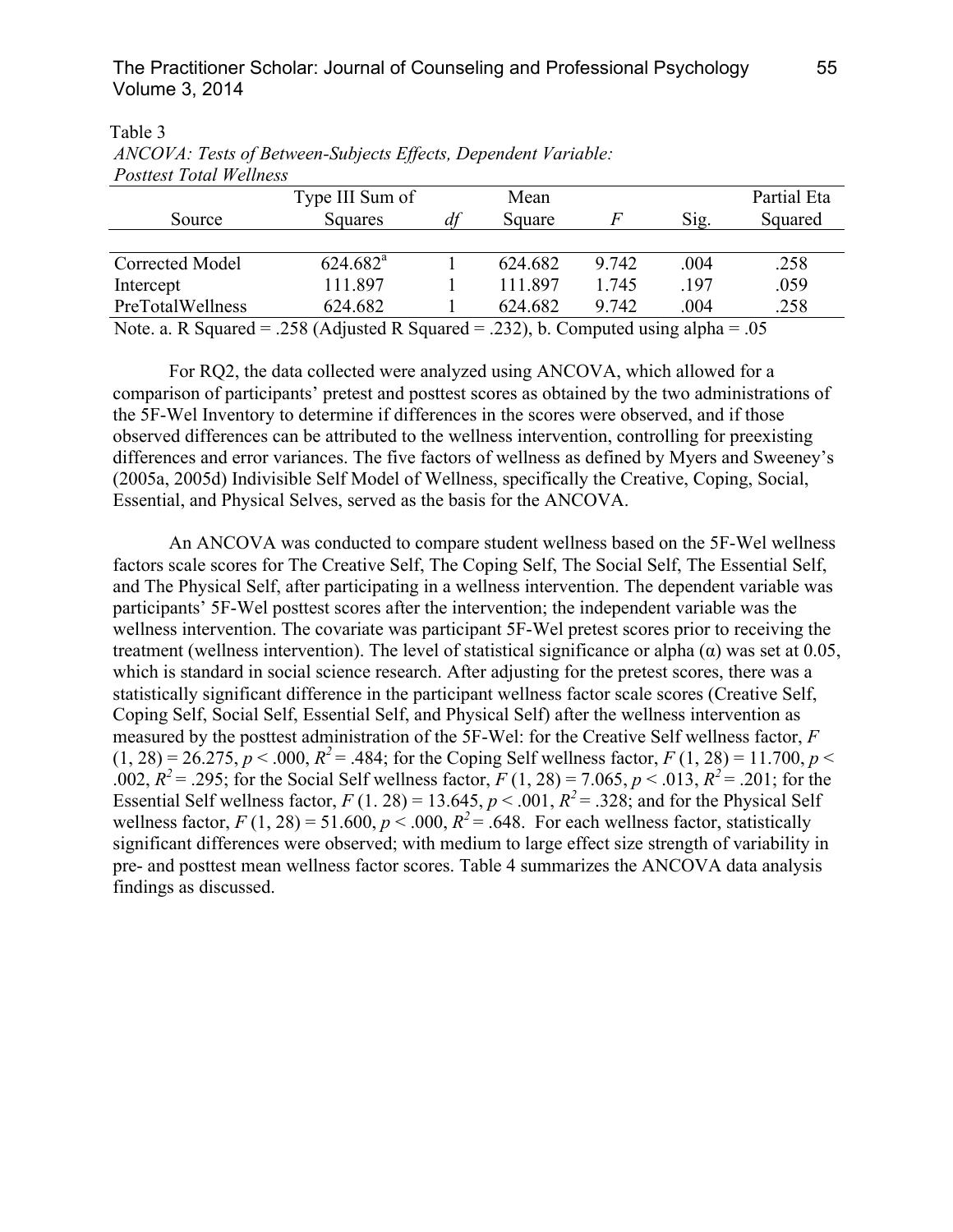| Social, Essential, and Physical Self Scores |          |      |         |       |      |         |  |
|---------------------------------------------|----------|------|---------|-------|------|---------|--|
|                                             | Type III |      |         |       |      |         |  |
|                                             | Sum of   |      | Mean    |       |      | Partial |  |
| Source                                      | Squares  | df   | Square  | F     | Sig. | $R^2$   |  |
| <b>Pretest Creative Self</b>                | 1487.23  | 1,28 | 1487.23 | 26.28 | .000 | .484    |  |
| Pretest Coping Self                         | 821.15   | 1,28 | 821.15  | 11.70 | .002 | .295    |  |
| Pretest Social Self                         | 984.36   | 1,28 | 984.36  | 7.06  | .013 | .201    |  |
| Pretest Essential Self                      | 1574.10  | 1,28 | 1574.10 | 13.64 | .001 | .328    |  |
| <b>Pretest Physical Self</b>                | 5100.83  | 1,28 | 5100.83 | 51.60 | .000 | .648    |  |
|                                             |          |      |         |       |      |         |  |

Table 4 ANCOVA: Tests of Between-Subjects Effects, Dependent Variable: Creative, Coping, Social, Essential, and Physical Self Scores

Note. a. R Squared = .258 (Adjusted R Squared = .232), b. Computed using alpha = .05

### **Discussion**

With regard to the study's purpose, it was hypothesized that participation in a wellness intervention would increase total wellness scores. Findings of ANCOVA support a medium to high effect size of the statistical difference in participants' posttest scores after the wellness intervention when participant's pretest scores were the covariate; it is asserted that an observed difference in participants' posttest Total Wellness scores is as the result of the wellness intervention. This outcome appears to be consistent with findings reported by Roach and Young (2007), specifically, "results of the ANOVA indicated that there were statistically significant differences between mean scores on Total Wellness based on a wellness course offering, *F* (1,  $198$ ) = 7.245,  $p = .008$ )" (p. 37), however, effect size was not discussed. In this study, ANCOVA findings yielded a significant value of .004, and the observed statistical significance has medium strength, as noted by a partial eta squared value of .258. These findings appear to be indicative of the value of wellness courses and strategies for promoting wellness in students at best.

One difference between this study and that conducted by Roach and Young (2007) was the significantly smaller sample size; the sample size for this study was 30 participants; Roach and Young's sample size was 204. In this study, attrition was a significant factor regarding sample size; approximately 46% of participants who initially began the study voluntarily withdrew prior to receiving the intervention. This was a factor that should be considered as a potential limitation, and also an issue to note in future research efforts.

Research Question 2 investigated differences in students' total wellness as indicated by total wellness and wellness factor scores on the pre- and posttest administrations of the 5F-Wel. It was hypothesized that observable changes between pretest and posttest would be noted in participants' Total Wellness, wellness factors, or "Selves" and subscale scores, and that these changes would be attributable to a wellness intervention. Findings of the ANCOVA support a statistical difference in participants' pretest and posttest wellness factors scale scores, with a medium to high effect size and strength of association supporting the research hypothesis. The differences in the pre- and posttest scores of the Physical Self are statistically significant, and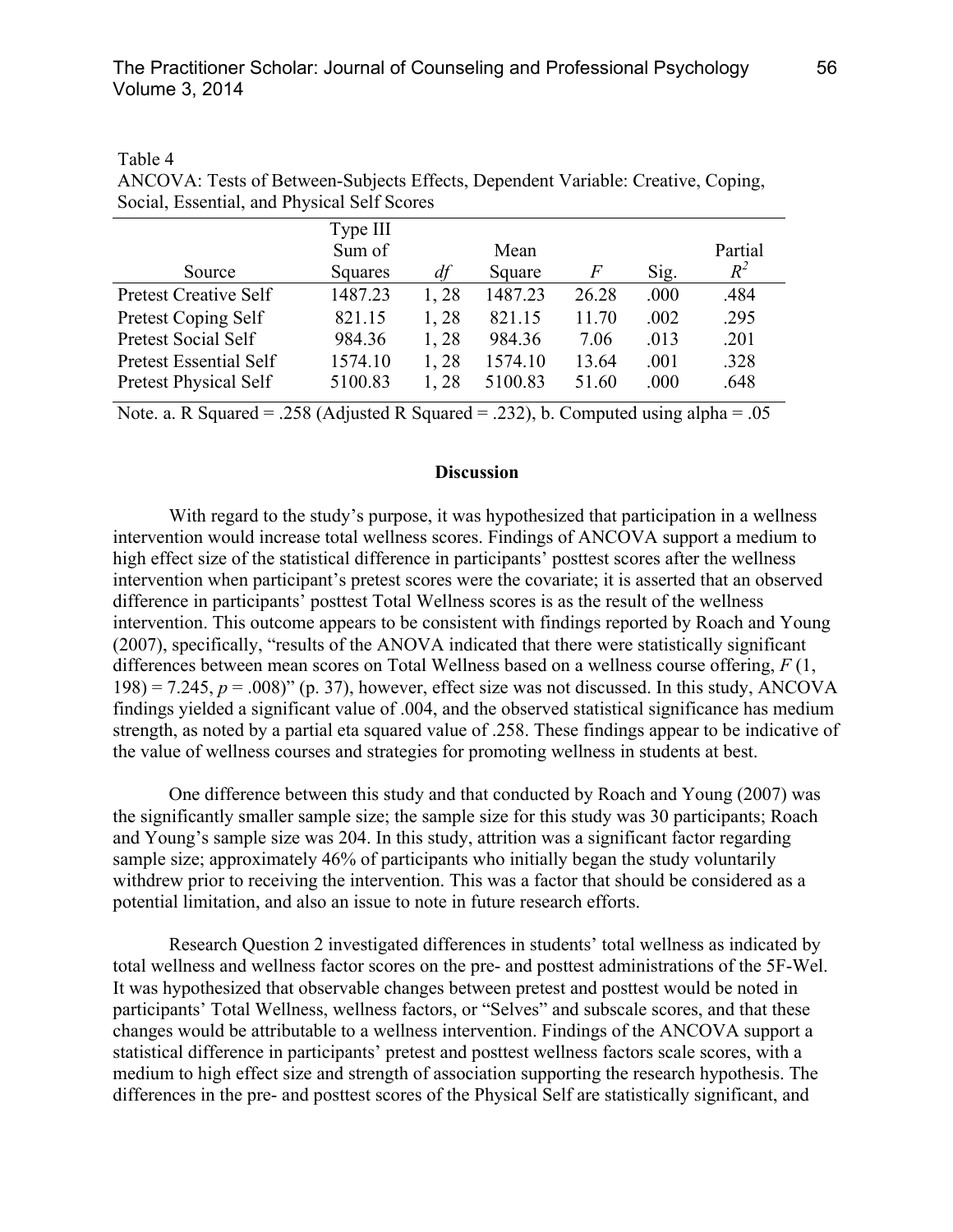# The Practitioner Scholar: Journal of Counseling and Professional Psychology 57 Volume 3, 2014

appear consistent with participants' expressed goal to improve specific aspects of their wellness as noted in their personal wellness plans created as a part of the wellness intervention. Succinctly, participants who set out to improve their physical wellness over the course of the study appear to have been successful in that effort. The findings for Research Questions 1 and 2 seem to support an infusion of a wellness curriculum into existing counseling education programs as well as potential student interest in such. Such findings are consistent with similar responses reported in existing literature on wellness in counselor education programs (Perepiczka, 2009; Roach, 2005).

## **Limitations**

Possible attrition factors include the time commitment required to complete the study, which was approximately four hours. As previously discussed, attrition greatly reduced the final sample size. Having a smaller sample size reduces the power of statistical analyses such as *t*-tests and ANOVA, and smaller samples increase the potential risk of a Type II error (Jackson, 2009). Lastly, time as a limitation may have been mitigated if the study had spanned the duration of students' practicum and internship, which is approximately ten months rather the 3-month period of practicum only. Though attempts were made to reduce the amount of contact between the researchers and the participants and to limit the focus of all contact to the purpose of the research study, it is possible that this may have increased the risk of a Type I error (Jackson, 2009).

An additional limitation is gender. The study sample is comprised of 30 participants, and is disproportionately female (80%). This may be consistent with current trends indicating that counseling is a female-dominated profession (Mobley, 2004). Research regarding gender differences and wellness offers split opinions. Generally speaking, research regarding gender differences in Total Wellness notes no differences in wellness between men and women (Ryff & Keyes, 1995; Diener, Suh, Lucas, & Smith, 1999; Myers, Mobley, & Booth, 2003; Myers & Mobley, 2004). From a psychological perspective, women are twice as likely to experience depression as are men (Berger, 2011). Furthermore, Diener et al. (1999) reviewed three decades of literature examining happiness and subjective wellbeing. It noted that though men and women had consistent Total Wellness scores and no discernible differences exist, women are more likely to report higher perceptions of wellness than men. Examining gender difference can be the focus of future research efforts.

### **Implications for Counseling Education**

Well counselors are more likely to produce well clients (Witmer & Young, 1996). If one supports this assertion, then it seems prudent to adopt a wellness philosophy as not only a standard of practice, but as a foundational aspect of counselor education and professional training. Suggestions for how to create a counselor education program emphasizing wellness and prevention are a proposal of Witmer and Young (1996), and include a) discussing counselors' legal and ethical responsibilities to prevent impairment—aforementioned in this section; b) planning opportunities for students to enhance their personal growth and development throughout their program; c) requiring counseling and other experiential personal growth activities; d) education that focuses on knowledge, skills, and strategies for coping with stress, distress, impairment, and burnout; and e) formative and summative assessments for students to assess vulnerabilities in conjunction with faculty and supervisor assessment for impairment. Additionally, El-Ghoroury, Galper, Sawaqdeh, and Bufka (2012) emphasized graduate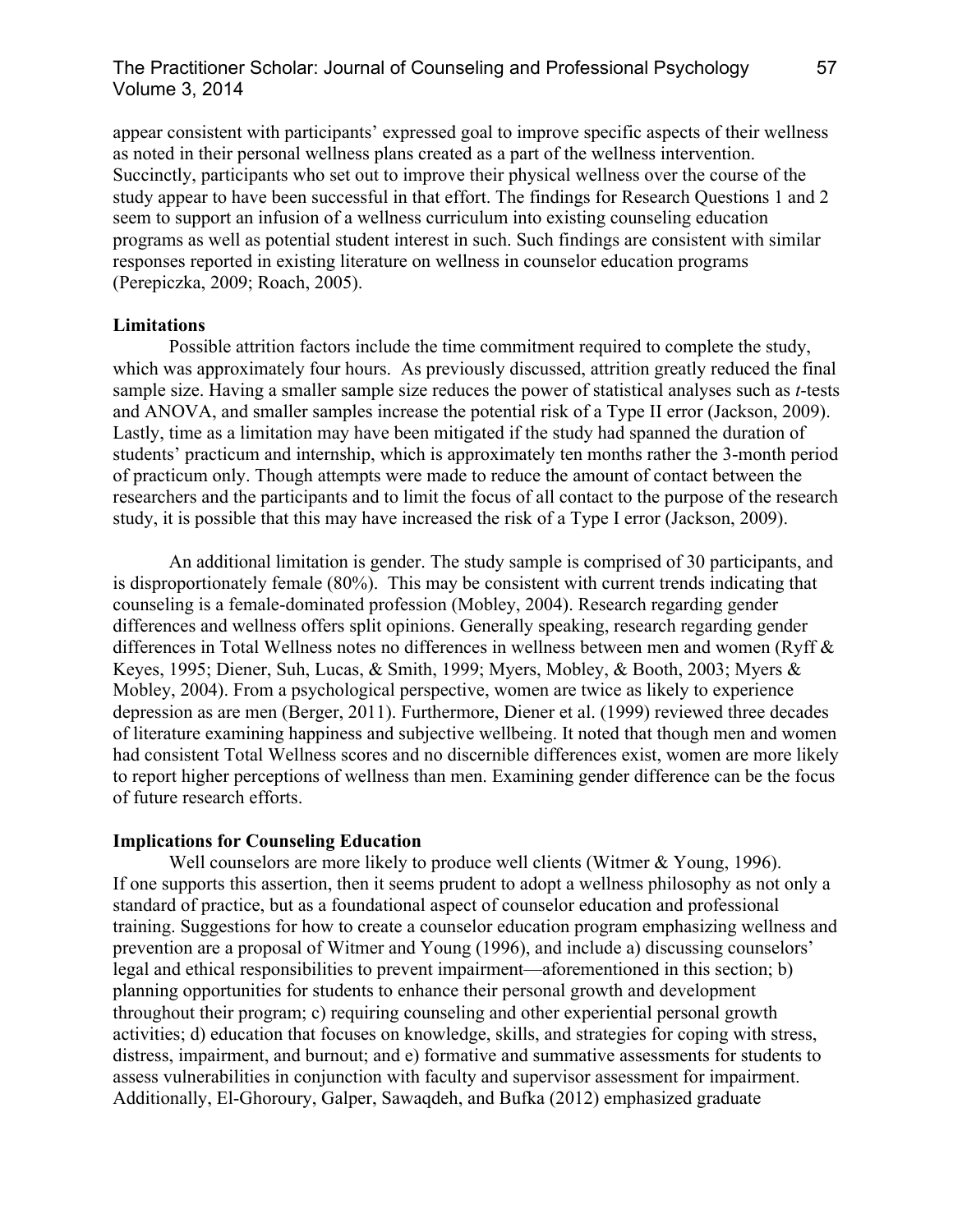## The Practitioner Scholar: Journal of Counseling and Professional Psychology 58 Volume 3, 2014

programs' unique and "strong position to promote students' wellbeing at a wide level" (p. 131); such efforts could involve simple strategies such as incorporating wellness strategies into printed materials (i.e. department handbooks and student guides), as well as discussions of wellness and self-care in academic curriculum and professional training and development. Williams-Nickelson (2006) as cited by El-Ghoroury et al. (2012) offers examples of wellness efforts in education such as educating students in how to self-monitor their stress levels and how to develop a personal wellness and self-care plan, and suggests that these strategies should be taught in students' first year, creating a wellness and coping foundation.

Further support is presented by Witmer and Granello (2005)suggesting three models to incorporate wellness into counselor education and training; each model offers a different level of adaptation. The first is a course-specific model such as a wellness class offered over the course of an academic term, which involves a relatively simple integration. A second approach is an "infusion" model, which weaves wellness objectives and assignments into existing curricula and course work, and is a more intermediary integration of wellness. The third and most comprehensive model involves a full integration of wellness into all curricular aspects of counselor education, specifically "a wellness philosophy would be incorporated into every facet of the program from faculty participation, student admissions, and course work, to co-curricular activities and field work experiences" (p. 268). Such a holistic wellness model would include "opportunities for mental, emotional, social, physical, vocational, and spiritual experiences that enhance wellbeing" (p. 271).

The wellness seminar and workshop used as the intervention in this study could be adapted to meet any of the objectives of the afore-mentioned wellness-based education models. A two-day wellness course could be created expanding on the outlined goals, objectives, and agenda, or an entire semester class could be developed based on the existing objectives, and resources such as the Five Factor Wellness and Habit Change Workbook (Myers & Sweeney, 2005c), or texts such as Myers and Sweeney's (2005a) Counseling For Wellness: Theory, Research, and Practice. Additionally, adapting aspects of the Five Factor Wellness and Habit Change Workbook into existing curriculum would allow for the creation of course-specific assignments that could promote student wellness in every class. This would also be in keeping with the spirit and intent of CACREP 2009 Standards that suggest "strategies for facilitating optimum development and wellness across the lifespan" (Section II.3.h., p. 11). Lastly, a wellness education curriculum infused with aspects of the Indivisible Self Model of Wellness (Myers & Sweeney, 2005d) could address the holistic aspects of wellness listed by Witmer and Granello (2005).

### **Recommendations**

A principal recommendation for the utility of this study is the inclusion of a wellness intervention as an educational component of master's students' training. Ideally, wellness can be an integral part of counselor education and training; a body of research champions this philosophy (Hensley, Smith, & Waller-Thompson, 2003; Myers, Mobley, & Booth, 2003; Myers & Sweeney, 2008; Roach &Young, 2007; Sheffield, 1998; Yager & Tovar-Blank, 2007). However, at minimum, a one-day wellness seminar can be offered to students prior to the beginning of their practicum and/or internship requirement. Formative and summative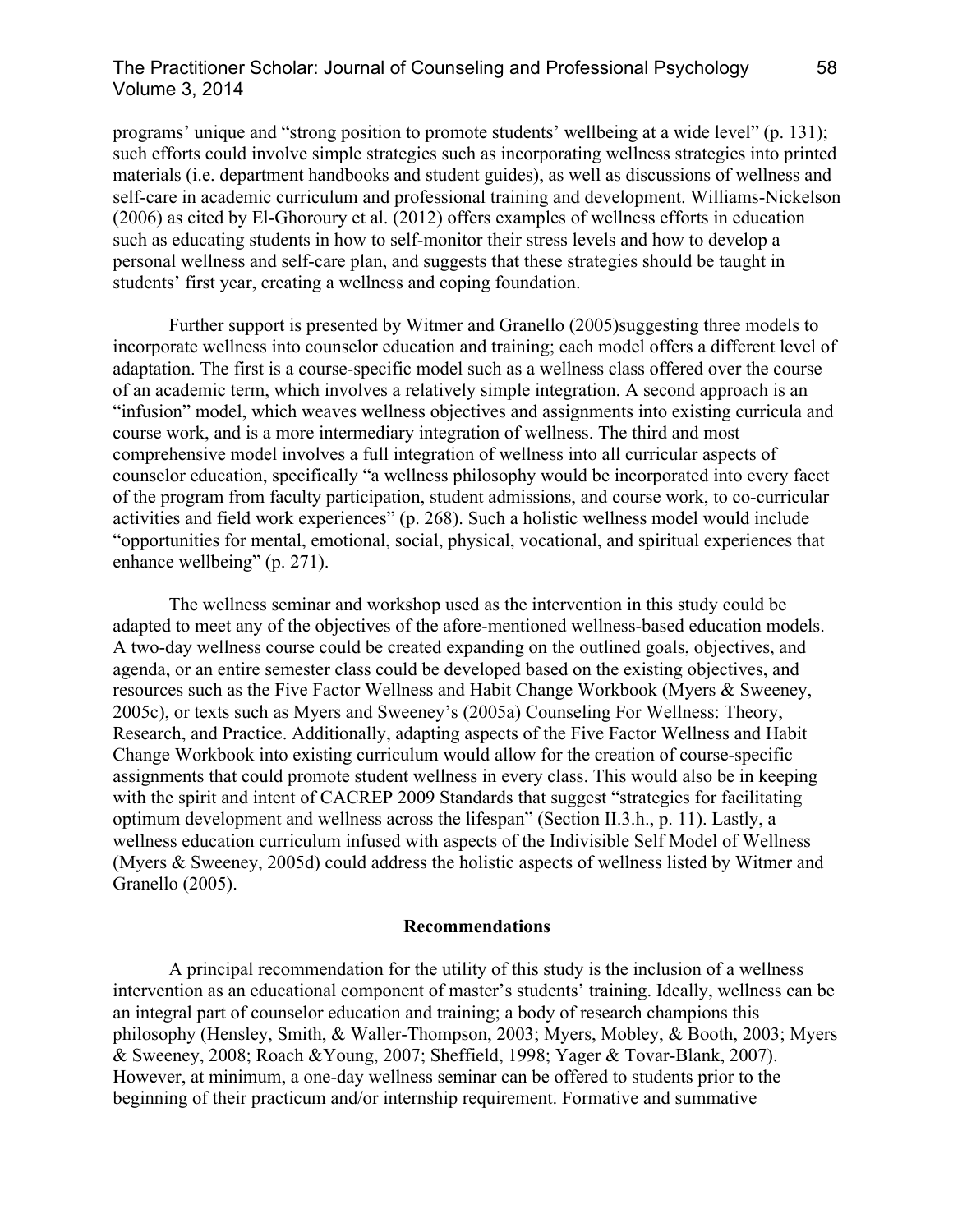# The Practitioner Scholar: Journal of Counseling and Professional Psychology 59 Volume 3, 2014

assessments of wellness can be incorporated at specific intervals or "check points" during this practical training period. This can involve re-administrations of a wellness assessment, a meeting with the academic advisor or seminar instructor to review the student's wellness plan, as a separate planned meeting or as a part of student on-site or seminar supervision. Another option for implementing a wellness intervention is to incorporate it into the practicum and internship seminar course curriculum. A pre-test assessment can be introduced during the first weeks, and a wellness plan can be incorporated as an element of the seminar. Specific wellness and self-care activities can be infused into the seminar course outline and syllabus. Thus students can begin to learn the practical skills they need to care for themselves in addition to their future clients. An ounce of prevention is worth more than a pound of cure related to counselor distress, impairment, and professional burnout.

One possibility for future research is a replication of this study. Replication efforts should seek to increase the sample size, to a minimum of 50 participants, which would counter one of the identified research limitations. It is anticipated that this increase in the sample should allow for sufficient comparison of observable and statistically relevant differences. Potential variations of this study are cross-sectional, or longitudinal, with multiple post-intervention assessments to assess wellness across the entire span of a student's graduate program.

Additionally, future research efforts can consider a qualitative methodology. One possible approach is to examine student's perception of their wellness during the practicum and/or internship. A phenomenological research design will allow for the capturing of the lived experiences of student's during this critical time of their educational and professional development. Also, a grounded theory design allows for the development of a wellness theory or model specific to counseling graduate students and the counseling education curriculum. One of the principle issues regarding wellness in counseling education is that while wellness has been adequately defined as a construct with solid theory, varying models, and established research, the counseling profession lacks a uniformed definition of impairment or a universally-implemented, comprehensive remediation or rehabilitative plan to address impaired professionals (Frame & Stevens-Smith, 1995; Kottler & Hazler, 1996; Sheffield, 1998; White & Franzoni, 1990). One plan to mitigate impairment is preventive education. Future research efforts can examine the short-term and long-term effects of wellness interventions as a part of counseling education and training on wellness in counseling professionals and the potential for influencing the manifestation of impairment in practitioners.

In closing, counselor educators, clinical supervisors, and counseling professionals have a fiduciary responsibility to the clients who receive services, the students who have enrolled in counseling programs with aspirations to serve the community, and to the counseling profession as a whole. It is not sufficient to teach students how to care for others and not to at least necessitate self-care as a personal and educational requirement for professional development. Adopting a wellness-based teaching paradigm and educational philosophy and incorporating specific wellness interventions are viable alternatives.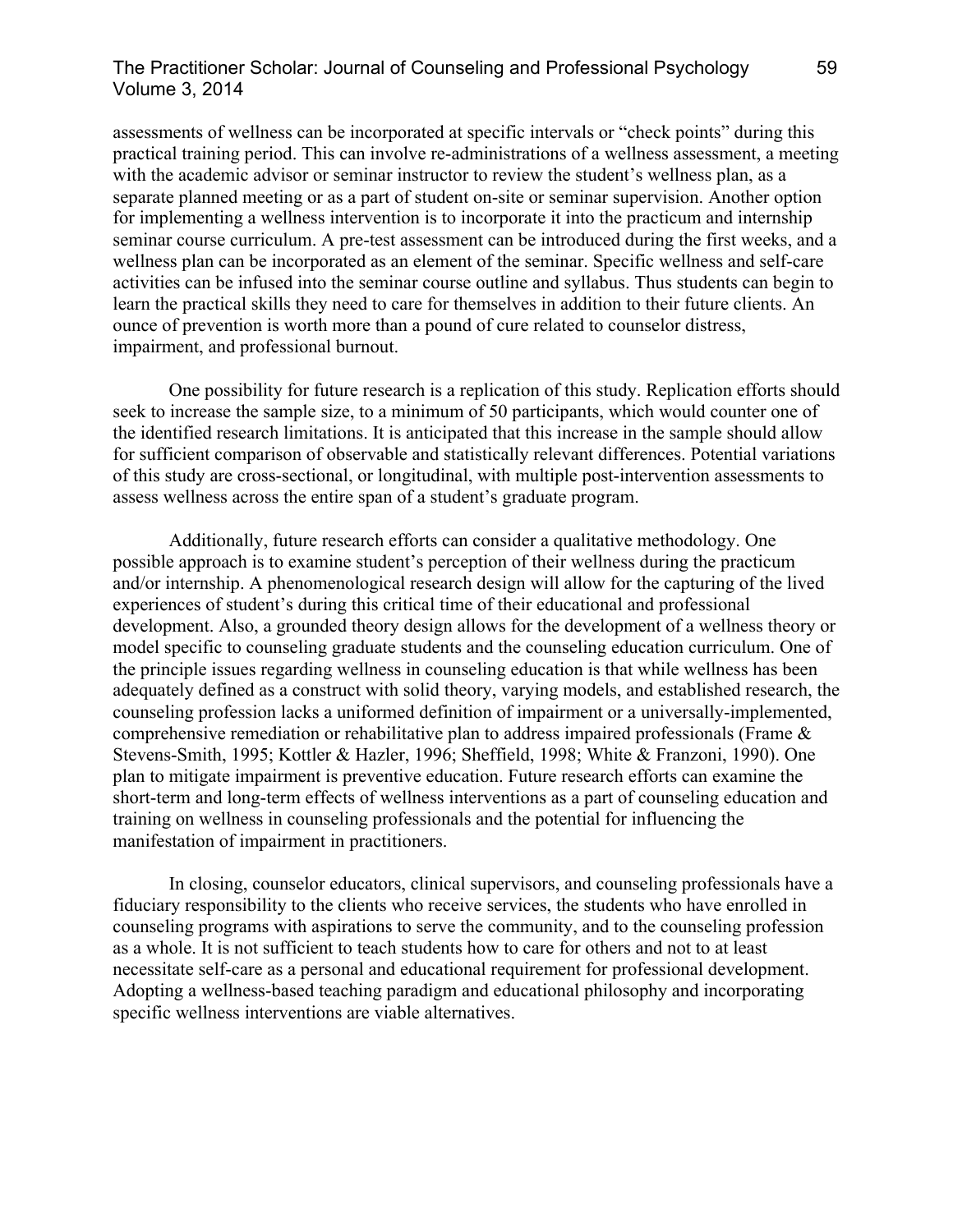#### References

- American Counseling Association. (2005). *Code of ethics and standards of practice*. Alexandria, VA: Author.
- Bemak, F., Epp, L. R., & Keys, S. G. (1999). Impaired graduate students: A process model of graduate program monitoring and intervention. *International Journal for the Advancement of Counseling, 21*, 19-30. DOI: 10.1023/A:1005387309472
- Berger, K. S. (2011). *The developing person through the life span* (8th ed.). New York: Worth Publishers.
- Corey, G., Corey, M. S., & Callanan, P. (2011) *Issues and ethics in the helping professions, 8th ed*. Belmont, CA: Brooks/Cole, Cengage Learning.
- Council for Accreditation of Counseling and Related Education Programs (2009). *CACREP 2009 standards*. Retrieved from http://www.cacrep.org/2009standards
- Cummins, P. N., Massey, L., & Jones, A. (2007). Keeping ourselves well: Strategies for promoting and maintaining counselor wellness. *Journal of Humanistic Counseling, Education, and Development, 46*, 35-49. DOI: 10.1002/j.2161-1939.2007.tb00024.x
- Degges-White, S. & Myers, J. E. (2006). Transitions, wellness, and life satisfaction: Implications for counseling midlife women. *Journal of Mental Health Counseling, 28*, 133-150.
- Diener, E., Suh, E. M., Lucas, R. E., & Smith, H. L. (1999). Subjective well-being: Three decades of progress. *Psychological Bulletin, 125*(2), 276-302. DOI: 10.1037/0033-2909.125.2.276
- El-Ghoroury, N. H., Galper, D. I., Sawaqdeh, A., & Bufka, L. F. (2012). Stress, coping, and barriers to wellness among graduate students. *Training and Education in Professional Psychology, 6*(2), 122-134. DOI: 10.1037/a0028768
- Elman, N. S., & Forrest, L. (2007). From trainee impairment to professional competence problems: Seeking new terminology that facilitates effective action. *Professional Psychology: Research and Practice, 38*(5), 501-509. DOI: 10.1037/0735-7028.38.5.501
- Figley, C. R. (1995). Compassion fatigue: Toward a new understanding of the costs of caring. In *Secondary Traumatic Stress.* (Edited by B. H. Stamm), pp. 3-28. Lutherville, Maryland: Sidran Press.
- Figley, C. R. (2002). Compassion fatigue: Psychotherapists' chronic lack of self-care. *Journal of Clinical Psychology, 58*(11), 1433-1441. DOI: 10.1002/jclp.10090
- Forrest, L., Elman, N., Gizara, S., & Vacha-Haase, T. (1999). Trainee impairment: A review of identification, remediation, dismissal, and legal issues. *The Counseling Psychologist, 27*(5), 627-654. DOI: 10.1177/0011000099275001
- Frame, M. W. & Stevens-Smith, P. (1995). Out of harm's way: Enhancing monitoring and dismissal processes in counselor education programs. *Counselor Education and Supervision, 35*(2), 118- 129. DOI: 10.1002/j.1556-6978.1995.tb00216.x
- Hattie, J. A., Myers, J. E., & Sweeney, T. J. (2004). A factor structure of wellness: Theory, assessment, analysis, and practice. *Journal of Counseling & Development, 78*, 251-266.
- Hendricks, B., Bradley, L. J., Brogan III, W. C., & Brogan, C. (2009). Shelly: A case study focusing on ethics and counselor wellness. *Family Journal, 17*(4), 355-359. DOI: 10.1177/1066480709348034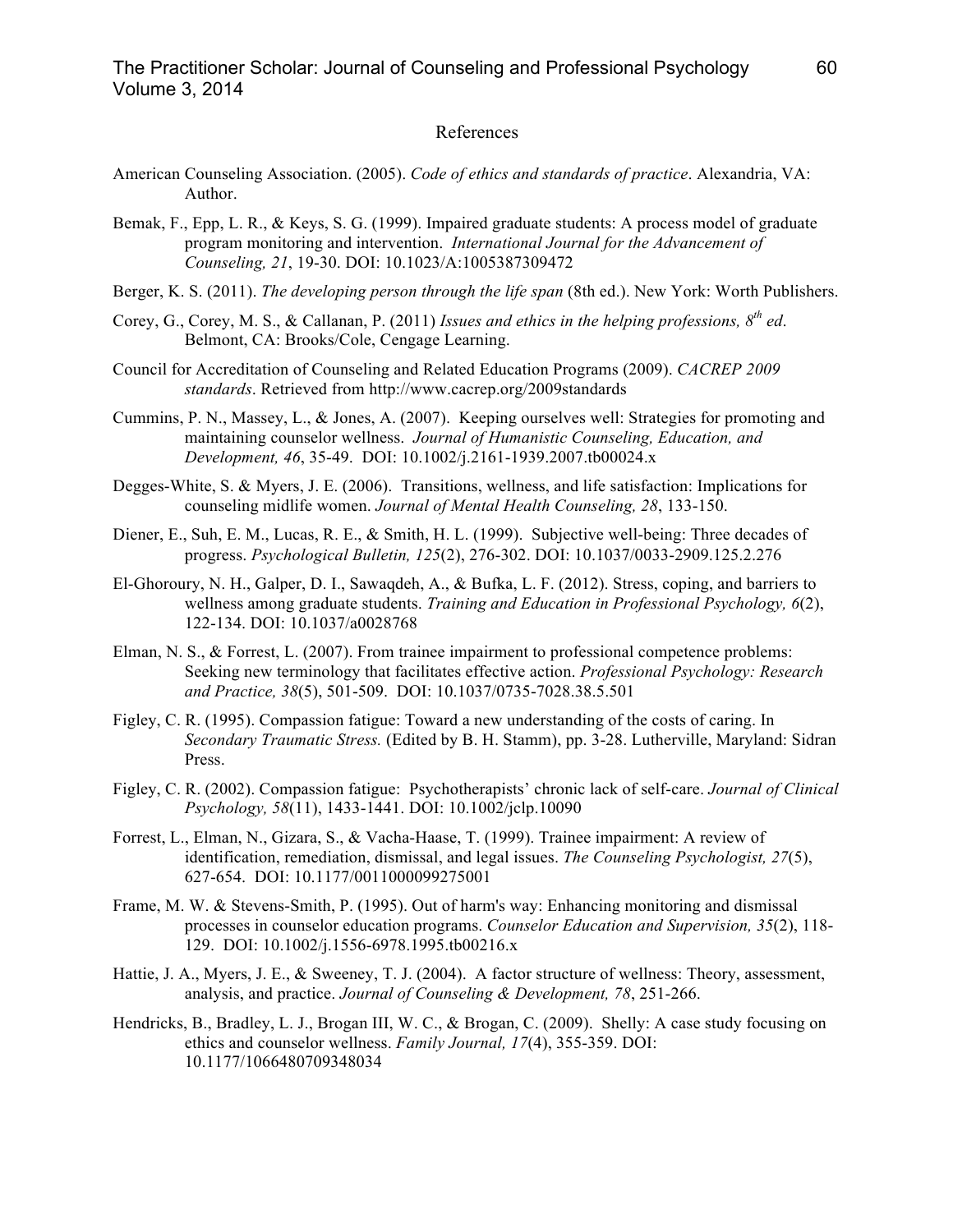## The Practitioner Scholar: Journal of Counseling and Professional Psychology 61 Volume 3, 2014

- Hensley, L. G., Smith, S. L., & Waller-Thompson, R. (2003). Assessing competencies of counselors-intraining: Complexities in evaluating personal and professional development. *Counselor Education & Supervision, 42*, 219-230. DOI: 10.1002/j.1556-6978.2003.tb01813.x
- Kottler, J., & Hazier, R. J. (1996). Impaired counselors: The dark side brought into light. *The Journal of Humanistic Education and Development, 34*, 98-107. DOI: 10.1002/j.2164- 4683.1996.tb00334.x
- Lawson, G., Venart, E., Hazler, R. J., & Kottler, J. A. (2007). Toward a culture of counselor wellness. *Journal of Humanistic Counseling, Education, and Development, 46*, 5-19. DOI: 10.1002/j.2161-1939.2007.tb00022.x
- Lawson, G. & Venart, B. (2005). *Preventing counselor impairment: Vulnerability, wellness, and resilience*. Paper presented at the 2005 American Counseling Association National Conference, Atlanta, GA.
- Lee, S. M., Cho, S. H., Kissinger, D., & Ogle, N. T. (2010). A typology of burnout in professional counselors. *Journal of Counseling & Development, 88*, 131-138. DOI: 10.1002/j.1556- 6678.2010.tb00001.x
- Maslach, C. (2003). *Burnout: The cost of caring.* Cambridge, MA: Malor Books.
- Myers, J. E. (1991). Wellness as the paradigm for counseling and development: The possible future. *Counselor Education and Supervision, 30*(3), 183-193. DOI: 10.1002/j.1556- 6978.1991.tb01199.x
- Myers, J. E. & Degges-White, S. (2007). Aging well in an upscale retirement community: The relationships among perceived stress, mattering, and wellness. *Adultspan Journal, 6*, 96-110. DOI: 10.1002/j.2161-0029.2007.tb00035.x
- Myers, J. E., & Mobley, A. K. (2004). Wellness of undergraduates: Comparisons of traditional and nontraditional students. *Journal of College Counseling, 7*, 40-49. DOI: 10.1002/j.2161- 1882.2004.tb00258.x
- Myers, J. E., Mobley, A. K., & Booth, C. S. (2003). Wellness of counseling students: Practicing what we preach. *Counselor Education & Supervision, 42*, 264-274. DOI: 10.1002/j.1556- 6978.2003.tb01818.x
- Myers, J. E. & Sweeney, T. J. (2005a). *Counseling for wellness: Theory, research, and practice.* Alexandria, VA: American Counseling Association.
- Myers, J. E. & Sweeney, T. J. (2005b). *Manual for the Five Factor Wellness Inventory*. Menlo Park, CA: Mindgarden Publishers.
- Myers, J. E. & Sweeney, T. J. (2005c). *The Five Factor Wellness and Habit Change workbook*. Menlo Park, CA: Mindgarden Publishers.
- Myers, J. E. & Sweeney, T. J. (2005d). The indivisible self: An evidence-based model of wellness. *Journal of Individual Psychology, 61*, 269-279. (Reprinted from Journal of Individual Psychology, by J. E. Myers and T. J. Sweeney, 2004).
- Myers, J. E., & Sweeney, T. J. (2008). Wellness counseling: The evidence base for practice. *Journal of Counseling & Development, 86*, 482-493. DOI:10.1002/j.1556-6678.2008.tb00536.x
- Myers, J. E., Sweeney, T. J., & Witmer, J. M. (2000). The Wheel of Wellness Counseling for Wellness: A holistic model for treatment planning. *Journal of Counseling & Development, 78*, 251-266. DOI: 10.1002/j.1556-6676.2000.tb01906.x